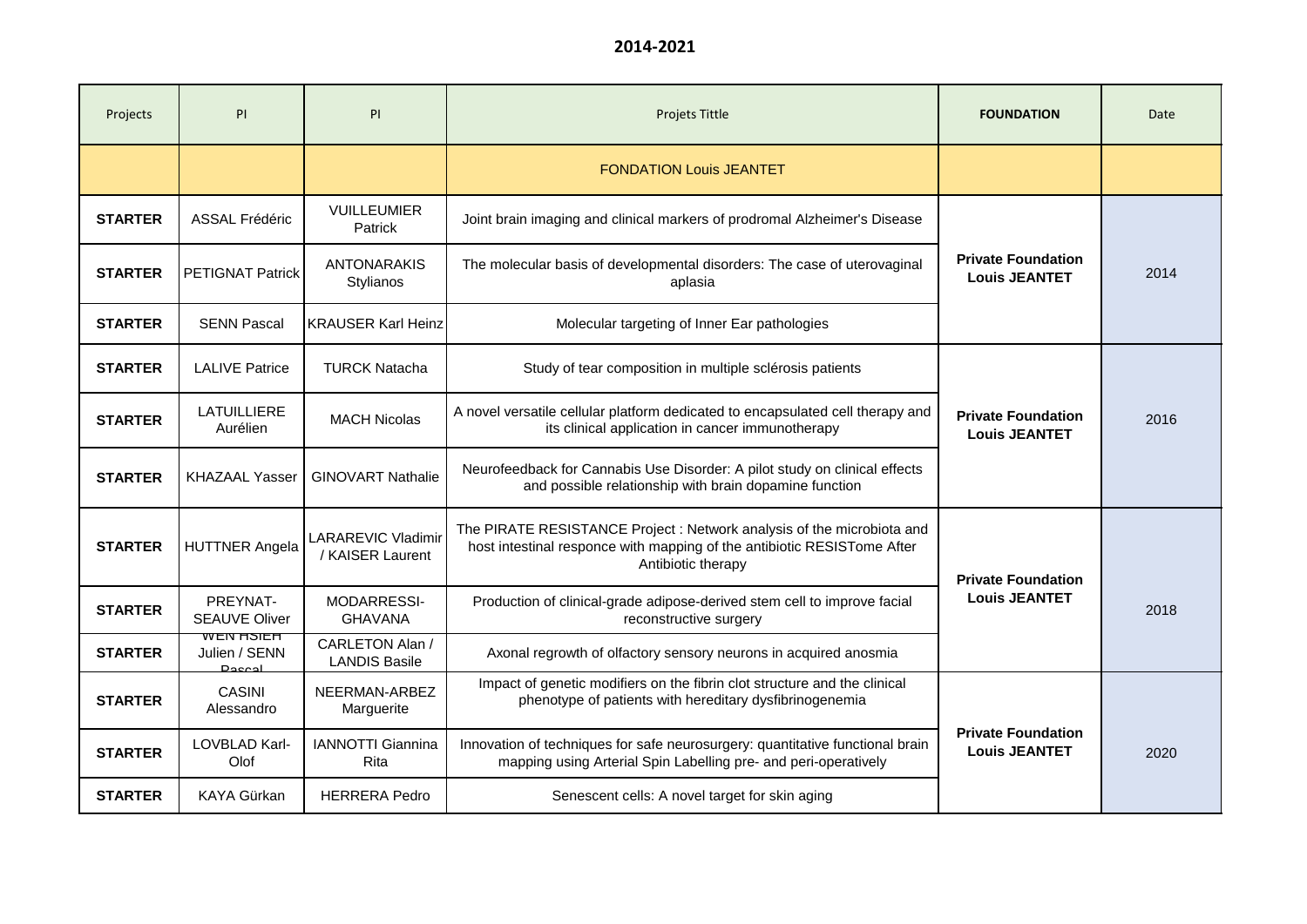|                |                         |                                                    | <b>FONDATION HUG</b>                                                                                                                              |                                         |      |
|----------------|-------------------------|----------------------------------------------------|---------------------------------------------------------------------------------------------------------------------------------------------------|-----------------------------------------|------|
| <b>STARTER</b> | <b>VIOLLIER Patrick</b> | RANZONI CAMENEN<br>Adriana                         | Molecular link between bacterial toxin-antitoxin systems and antibiotic<br>resistance in clinical methicillin-resistant Staphylococus Aureus-MRSA | <b>Private Foundation</b><br><b>HUG</b> |      |
| <b>STARTER</b> | <b>BERTRAND Julien</b>  | <b>MATTHES Thomas</b>                              | From Zebrafish to Patients: expanding hematopoietic stem cells ex vivo                                                                            |                                         | 2015 |
| <b>STARTER</b> | <b>MEIER Raphael</b>    | <b>CLEMENT LEBOUBE</b><br>Sophie                   | Human mesenchymal stem cells for the treatment of alcoholic hepatitis                                                                             |                                         |      |
| <b>STARTER</b> | <b>DIBNER Charna</b>    | <b>DERMITZAKIS</b><br>EmmanouiL                    | Molecular and functional analysis of the interplay between circadian clock<br>function and metabolism in human pancreatic islet                   |                                         |      |
| <b>STARTER</b> | <b>LEGOUIS David</b>    | DE SEIGNEUX<br>Sophie                              | Chronic kidney disease after acute kidney injury : human mechanisms of<br>transition                                                              | <b>Private Foundation</b><br><b>HUG</b> |      |
| <b>STARTER</b> | <b>SCHAER Marie</b>     | <b>BELLONE Camilla</b>                             | Understanding neural mechanisms of social attention in Autisms Spectrum<br>Disorders (ASD)                                                        |                                         | 2017 |
| <b>STARTER</b> | <b>BOREL Christelle</b> | <b>SLOAN BENA</b><br>Frédérique/KORFF<br>Christian | Whole-genome sequencing to improve diagnosis of CNV-related DD/ID                                                                                 |                                         |      |
| <b>STARTER</b> | <b>WALKER Paul</b>      | <b>MERKLER Doron</b>                               | "The Role of the DNA-Binding Factor TOX in CD8-mediated immunity to<br>Glioblastoma"                                                              | <b>Private Foundation</b><br><b>HUG</b> | 2019 |
| <b>STARTER</b> | TAMURINI Jérôme         | <b>MATTHES Thomas</b>                              | Targeting rare leukemic stem cell populations by in vivo tracking and massive<br>pharmacological screening in acute myeloid leukemia              |                                         |      |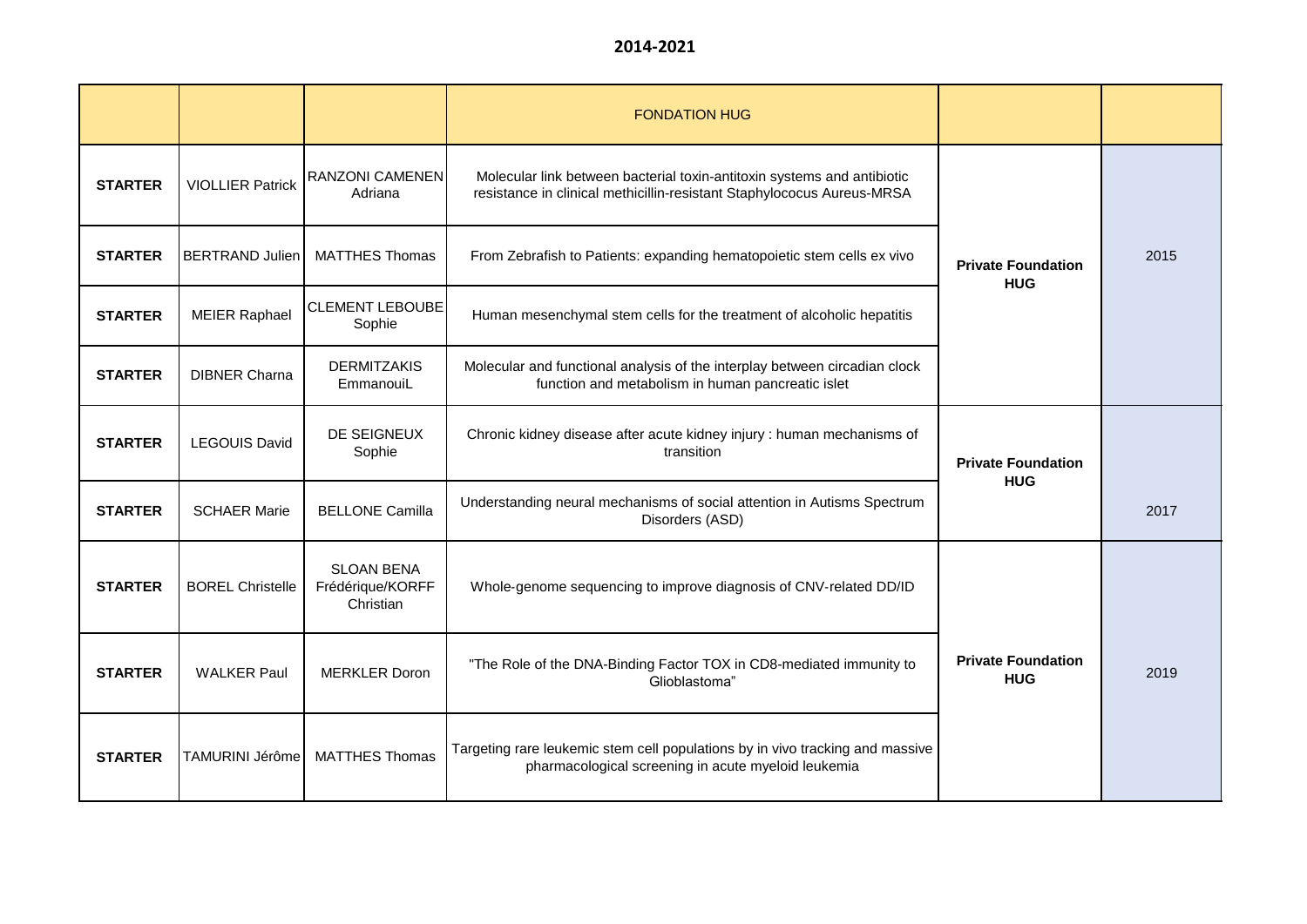| <b>STARTER</b> | Megevand<br>Pierre                   | Proix Timothée                        | Uncovering the neurophysiology of speech through long-term<br>intracranial recordings                                                              |                                         |      |
|----------------|--------------------------------------|---------------------------------------|----------------------------------------------------------------------------------------------------------------------------------------------------|-----------------------------------------|------|
| <b>STARTER</b> | <b>Andrey Diego</b>                  | <b>Violler Patrick</b><br>/Dunne      | The GENeva PHage (GENPH) Collection: a comprehensive<br>approach to improving phage therapy against carbapenem-<br>resistant Klebsiella infections | <b>Private Foundation</b><br><b>HUG</b> | 2021 |
| <b>STARTER</b> | Ruchonnet-<br>Métrailler<br>Isabelle | Bochaton-Piallat<br><b>Marie Luce</b> | Congenital pulmonary airways malformations: from cellular<br>interactions to clinical care                                                         |                                         |      |
|                |                                      |                                       | <b>FONDATION HUG</b>                                                                                                                               |                                         |      |
| <b>CONFIRM</b> | <b>HERRERA Pedro</b>                 | <b>BERNEY Thierry</b>                 | Converting human $\alpha$ -cells towards the $\beta$ -cell phenotype                                                                               |                                         |      |
| <b>CONFIRM</b> | <b>LUSCHER</b><br>Christian          | <b>MALLET Luc</b>                     | OptoDBS: deep brain stimulation treatments for<br>obsessive-compulsive disorders based on optogenetic circuit explorations                         | <b>Private Foundation</b><br><b>HUG</b> | 2015 |
| <b>CONFIRM</b> | <b>SEECK Margitta</b>                | <b>VUILLEUMIER</b><br>Patrick         | Study of limbic system function by means of intracranial<br>electroencephalography (iEEG) and single-neuron recordings in humans.                  |                                         |      |
| <b>CONFIRM</b> | <b>FERRARI Serge</b>                 | <b>HANNOUCHE Didier</b>               | Low-trauma fractures in non osteoporotic patients: is it bone fragility or<br>muscle weakness                                                      |                                         |      |
| <b>CONFIRM</b> | <b>MERKLER Doron</b>                 | <b>TRAJKOVSKI Mirko</b>               | Protective role of brown fat induction in multiple sclerosis                                                                                       | <b>Private Foundation</b>               |      |
| <b>CONFIRM</b> | <b>DAYER Alexendre</b>               | <b>JABAUDON Denis</b>                 | Probing the transcriptonalblueprint of corticol cell type in shizophrenia using<br>parallel single -cell RNA sequencing                            | <b>HUG</b>                              | 2016 |
| <b>CONFIRM</b> | <b>NEF</b> Serge                     | <b>RUDAZ Serge</b>                    | Evaluation of sperm quality in Switzerland                                                                                                         |                                         |      |
|                |                                      |                                       |                                                                                                                                                    |                                         |      |